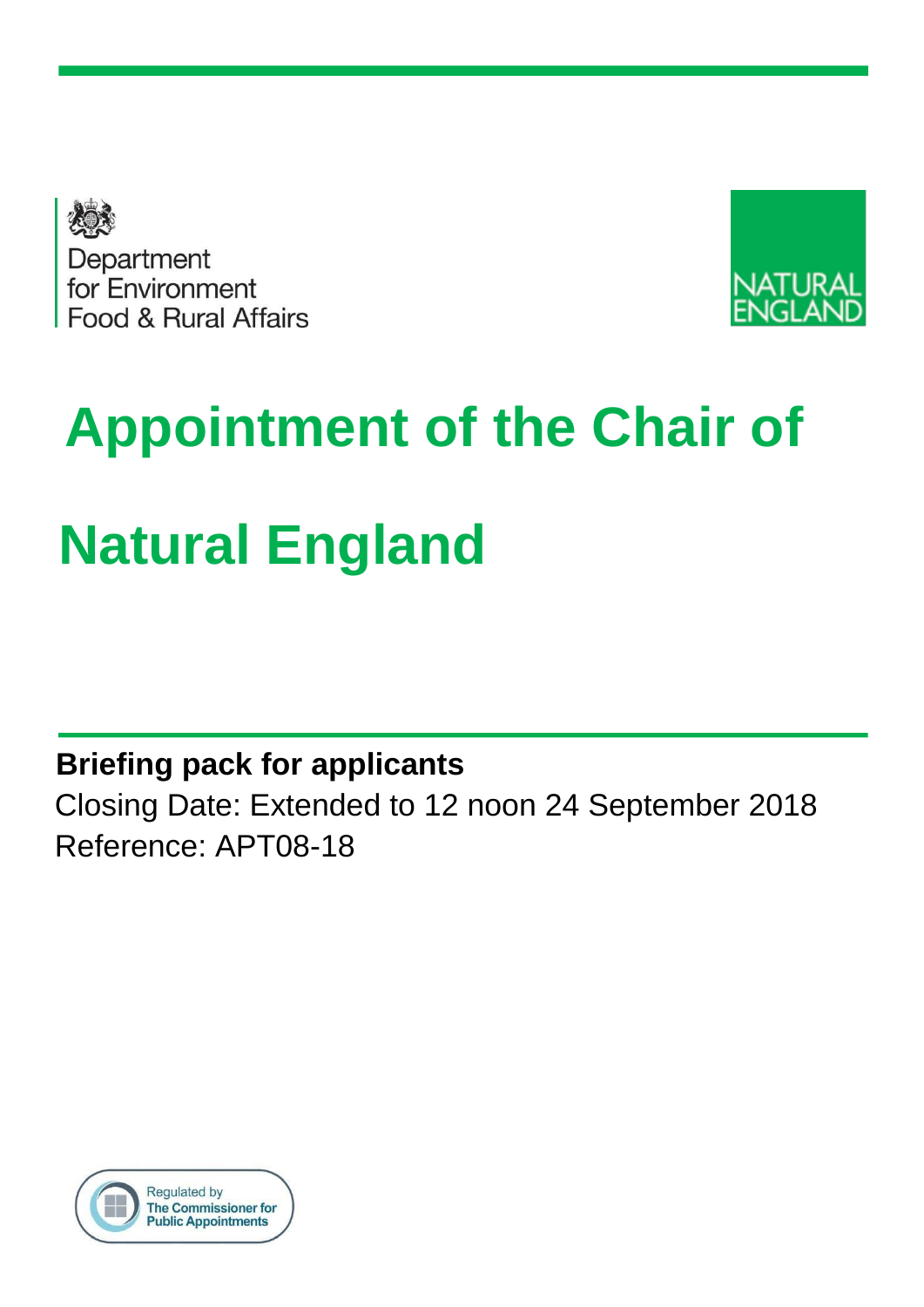

# **Contents**

# **Ministerial message to candidates**

#### Dear Candidate

Thank you for your interest in becoming the new Chair of Natural England. This is a great opportunity for a high calibre leader to help shape the future of this substantial organisation at an exciting time.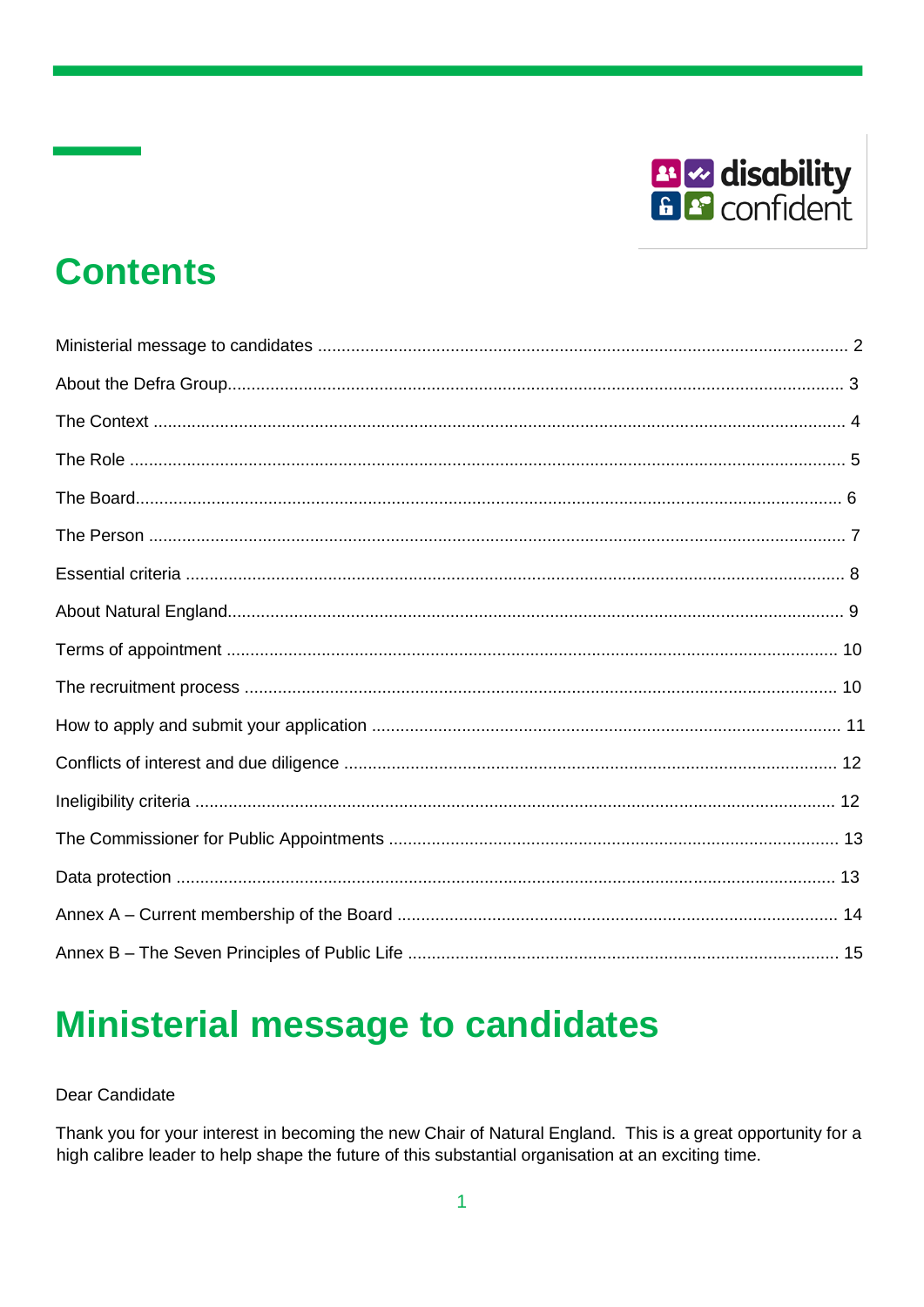The Government has set out a clear ambition, in our 25 year plan for the environment launched earlier this year to be the first generation that leaves the environment in a better state than we found it. Natural England has a vital role to play in helping achieve this objective; through its responsibility to protect and enhance the natural environment. It is responsible for licensing, incentivising and advising on conservation on land and in the marine environment. Natural England is working with Defra and other delivery partners on EU exit – to secure the opportunity to develop a better approach to protecting and enhancing the natural environment and our farming and fishing industries and to ensure that new policies are implemented effectively.

I am looking for an ambitious new Chair for Natural England; a strong and visible leader who is passionate about the environment, has the ability to lead a substantial operational delivery organisation effectively and efficiently with a customer focus, and can respond to new opportunities and priorities and drive change and innovation.

If you have the skills, passion and experience to lead Natural England, whatever your background, we very much look forward to hearing from you.

**Michael Gove Secretary of State for the Environment** 



# **About the Defra Group**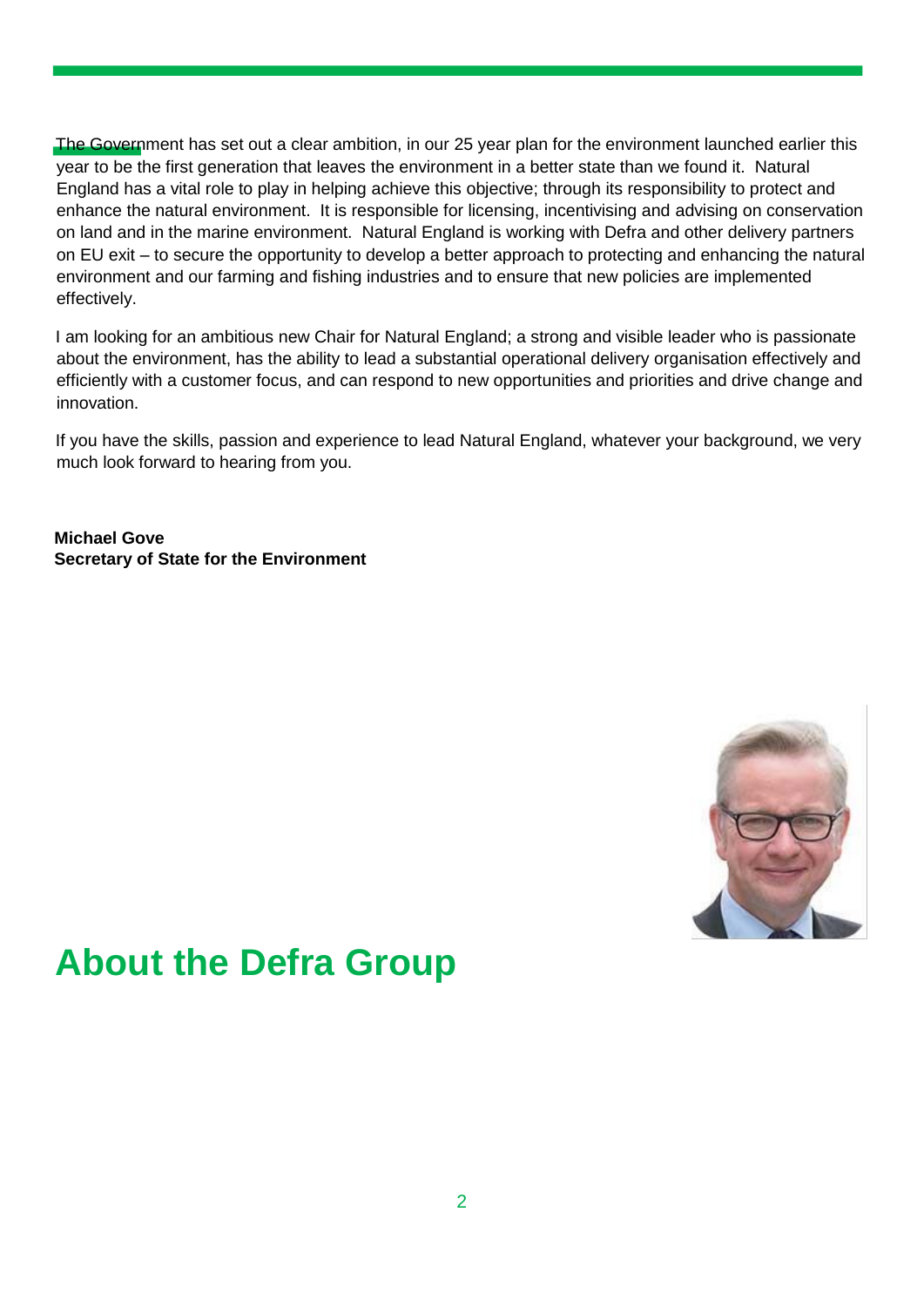Defra wants Britain to be a great place to live. Our work plays a critical role in the wellbeing of everyone in the country through the creation of healthy environments, a world leading food and farming industry, a thriving rural economy and enhanced protection against floods and animal and plant diseases.

Appointing high-calibre people from diverse backgrounds with relevant skills, knowledge and experience to the boards of our public bodies will help us to ensure that our work is more effective. resilient and accountable.

Natural England is the Government's advisor for the natural environment in England, helping to protect England's nature and landscapes for people to enjoy and for the services they provide.

Natural England is part of the Defra group. The Defra group comprises of the core Department and a range of public bodies operating at various lengths from the core Department. This includes Executive Agencies, Non-Departmental Public Bodies, Non-Ministerial Departments and other public bodies.

#### **Equal Opportunities**

UK government has a policy of equality of opportunity. We aim to promote equal opportunity policies whereby no one suffers unfair discrimination either directly or indirectly, or harassment, on grounds such as race, colour, ethnic or national origin, sex, gender identity, marital status, disability, sexual orientation, religious beliefs or age.

#### **Diversity**

We positively welcome applicants from all backgrounds. All public appointments are made on merit following a fair and open competition as regulated by the Office of the Commissioner for Public Appointments.

#### **Disability**

We guarantee to interview anyone with a disability whose application meets the minimum criteria for the post. By 'minimum criteria' we mean that you must provide us with evidence in your application which demonstrates that you

generally meet the level of competence required

for each criterion, as well as meeting any of the qualifications, skills or experience defined as essential. The Cabinet Office is committed to the employment and career development of disabled people (the minimum criteria means the essential competences as set out in the advertisement for

the post). To show this we use the Disability Confident symbol awarded by Jobcentre Plus.

### **The Context**

Natural England plays a key role in delivering the environmental priorities of central government. Its general purpose is to ensure that the natural

environment is conserved, enhanced and managed for the benefit of present and future generations, thereby contributing to sustainable development. Natural England forms part of the Defra Group and has its own powers and duties, exercising advisory and regulatory responsibilities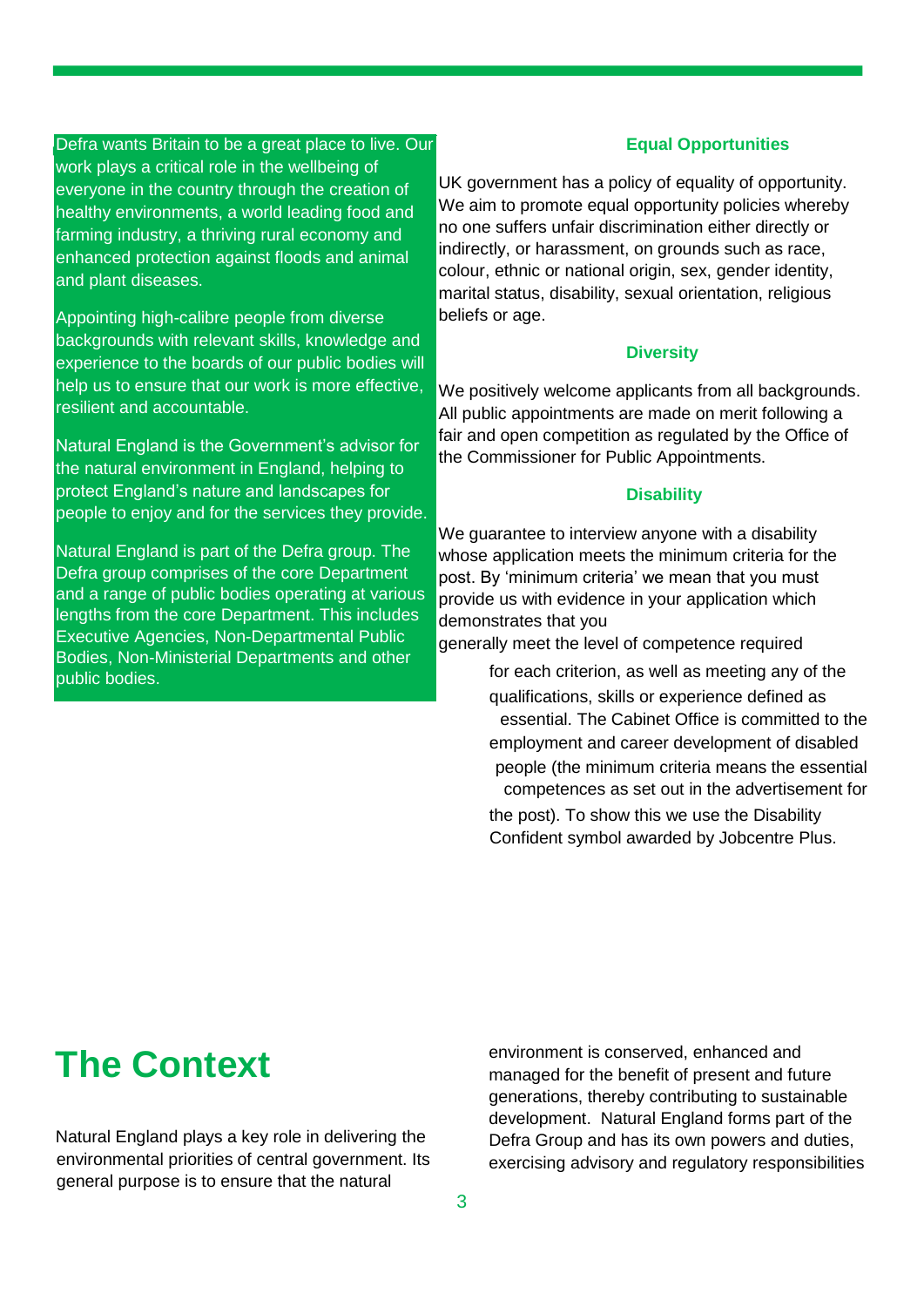at arm's length from Ministers. Natural England is accountable to Defra's Secretary of State for the delivery of its objectives.

This is an exciting time for Natural England. In January 2018, the Government published ['A](https://www.gov.uk/government/publications/25-year-environment-plan) [Green Future: Our 25 year plan to improve the](https://www.gov.uk/government/publications/25-year-environment-plan) [environment'.](https://www.gov.uk/government/publications/25-year-environment-plan) This set out an ambition to be the first generation that leaves the environment in a better state than we found it, and identifies some of the key steps we will need to take to reverse the decline in biodiversity and improve the health of our habitats and soils. As the Government's advisor for the natural environment Natural England has a key role in delivering this plan.

This is also a time of rapid change. The UK's departure from the EU requires us to ensure that we have a fully functioning framework to protect and enhance our natural environment. The Government has carried out a consultation -

The leadership and strategic challenges the Chair will need to meet include:

- ensuring strong collaborative and collective leadership to work effectively across the Defra Group to achieve integrated delivery (including on agri-environment, biodiversity and marine);
- embedding and driving delivery of the 25 year plan vision, and ensure Natural England responds swiftly and effectively to the new opportunities and priorities being shaped by EU Exit;
- driving innovation, both to improve delivery and to help shape the future (post-EU) delivery model; and
- re-focussing the work of Natural England, following the transfer of processing of

1



As Chair of the Board your leadership will be essential in driving ambitious plans with the senior leadership of the organisation. You will be able to share your experience and enthusiasm for the natural environment, be able to work collaboratively and in partnership nationally, as well as locally, with stakeholders and staff alike.

Countryside Stewardship and Environmental Stewardship applications and payments to the Rural Payments Agency with an emphasis on efficient and effective delivery.

### **The Role**

The Chair provides leadership and strategic vision for the Board, sets the overall strategic operational direction of Natural England, ensures good governance and, with the Board, holds the executive to account.

The Chair will promote a positive and constructive relationship with everyone that works with Natural England including farmers and other land managers, business and industry, planners and developers, and a wide range of interest groups and local communities as well as Other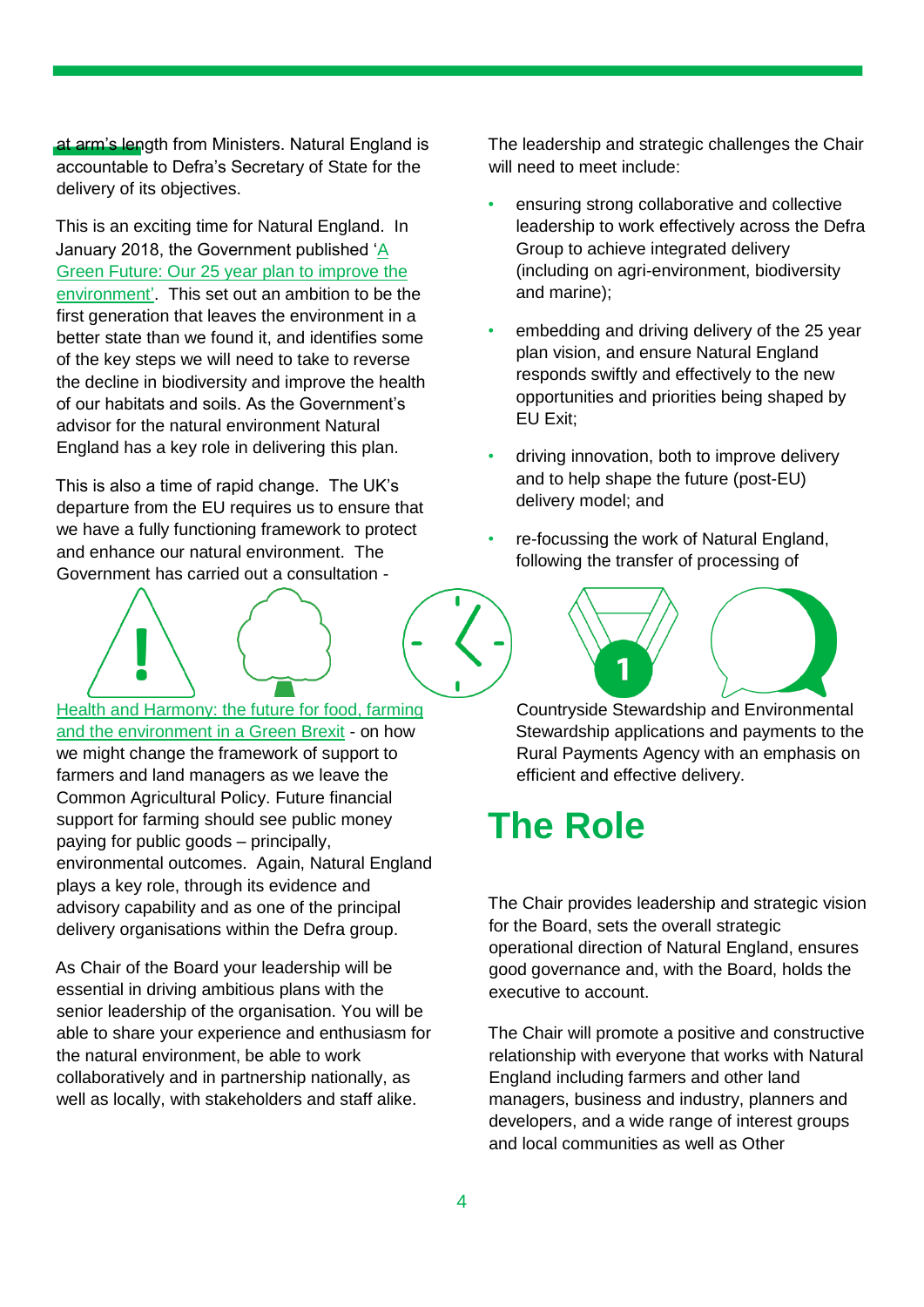Government Departments, regulators and local government.

As Chair you have the following responsibilities:

- responsibility to the Secretary of State for the overall leadership, direction and effectiveness of Natural England, ensuring that its policies and actions are in line with Government's strategic priorities and its affairs are conducted with probity;
- chairing and leading the Board in all its work,

### **The Board**

managing its business and formulating the Board's strategy;

- building and maintaining an effective, cohesive and focussed Board, including annually assessing the performance of members and committees;
- ensuring that the Board, in reaching decisions, takes proper account of guidance provided by the responsible Minister or the department (and other relevant information or evidence);
- driving collaborative working within the Defra group (and with other government departments) to make the best use of resources available and to maximise outcomes and benefits;
- driving increased efficiency and effectiveness;
- representing Natural England to Ministers, partner and stakeholder organisations as well as the general public, and promoting and maintaining effective customer, stakeholder and partner relationships at the strategic level to support the achievement of Natural England's aims;
- ensuring effective governance across the Board following best practice and in line with

the requirements in Natural England's [framework document;](https://www.gov.uk/government/publications/natural-england-framework-document) 

- promoting a culture of equality, diversity and inclusion on the Board as well as more widely in Natural England;
- leading the Board in its relationship with the Executive, and in particular the Chief Executive, providing support but constructively challenging when necessary; and
- participating effectively on the [Defra Board](https://www.gov.uk/government/organisations/department-for-environment-food-rural-affairs/about/our-governance)

and [Joint Nature Conservation Committee](http://jncc.defra.gov.uk/) as an *ex-officio* Non-Executive Director.

The Board of Natural England sets the strategic direction of the organisation and ensures that it contributes to delivery of the Government's policies for the natural environment in England. It ensures the correct, efficient and effective use of Natural England's resources, including its public funding and income from fees and charges. The Board is crucial in constructively challenging and holding the Executive to account.

The Board of Natural England includes a Chair and must have no fewer than 8 and no more than 15 other members.

As the Chair of the Board you will be responsible for the effective overall leadership of the Natural England Board so that it is able to address challenges faced by the organisation and fulfil its collective responsibility to:

- establish and take forward the strategic aims and objectives of Natural England;
- set the long-term direction for the Executive team and the tone and pace needed to deliver the agreed strategies and plans;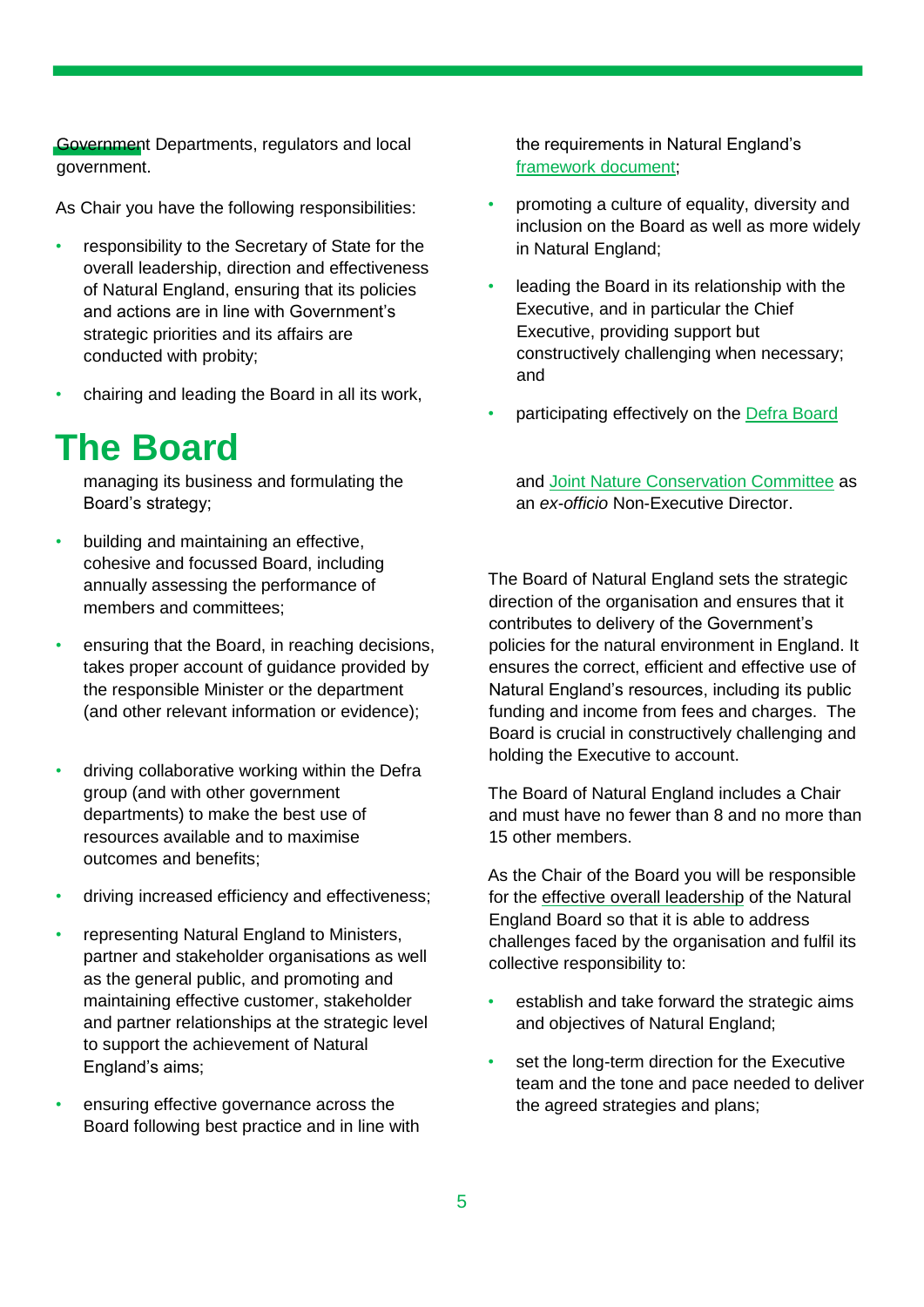- agree an Action Plan for each year that sets out Natural England's specific delivery commitments and approving the appropriate allocation of resources;
- receive and review regular performance information concerning the ongoing delivery of Natural England against its agreed Action Plan;
- ensure that Ministers are kept informed of any changes which are likely to impact on the strategic direction of Natural England or on the attainability of its targets, and determining the steps needed to deal with such changes; and.
- ensure that effective and high standards of corporate governance are in place at all times.

Further information about the Board including its current membership can be found at Annex A.

The Natural England [framework documen](https://www.gov.uk/government/publications/natural-england-framework-document)[t](https://www.gov.uk/government/uploads/system/uploads/attachment_data/file/641891/natural-england-framework-document.pdf) outlines the specific requirements for the Board and Leadership as part of the Natural England Governance [structures and processes.](https://www.gov.uk/government/organisations/natural-england/about/our-governance)

For more details about Natural England's responsibilities and priorities see the latest [annual](https://www.gov.uk/government/collections/natural-england-annual-reports-and-accounts) [report](https://www.gov.uk/government/collections/natural-england-annual-reports-and-accounts) and th[e](https://www.gov.uk/government/organisations/natural-england) [Natural England website.](https://www.gov.uk/government/organisations/natural-england)

## **The Person**

We are looking for someone who shows:

• strong and visible leadership with an ability to deliver change, and drive efficiency,

# **Essential criteria**

effectiveness and a customer focus in a substantial organisation:

- a passion for the natural environment, and an understanding of the benefits it offers to people;
- the ability to command confidence and respect at the highest level including with Ministers across Government and partners, marshalling arguments and evidence around the benefits that the natural environment offers economically and socially as well as environmentally;
- the interpersonal and communication skills to engage, enthuse and inspire a wide cross section of people and organisations including staff and delivery partners as well as the wider public;
- clear strategic, innovative and creative thinking;
- a collaborative style, ready to work with partners across sectors to deliver Government's long term objectives;
- the ability to support and challenge others in a constructive manner, including working with the Chief Executive Officer and the Defra Board; and
- probity, integrity and a commitment to public service values.

The successful candidate must abide by the Seven Principles of Public Life (attached at Annex B) and the [Code of Conduct for Board members.](https://www.gov.uk/government/publications/board-members-of-public-bodies-code-of-conduct)

*In their applications candidates must be able to demonstrate all of the following essential criteria:* 

• An ability and capacity to lead and represent Natural England strategically, giving a clear sense of overall vision, strategic direction and purpose and providing support to the Executive team with constructive challenge;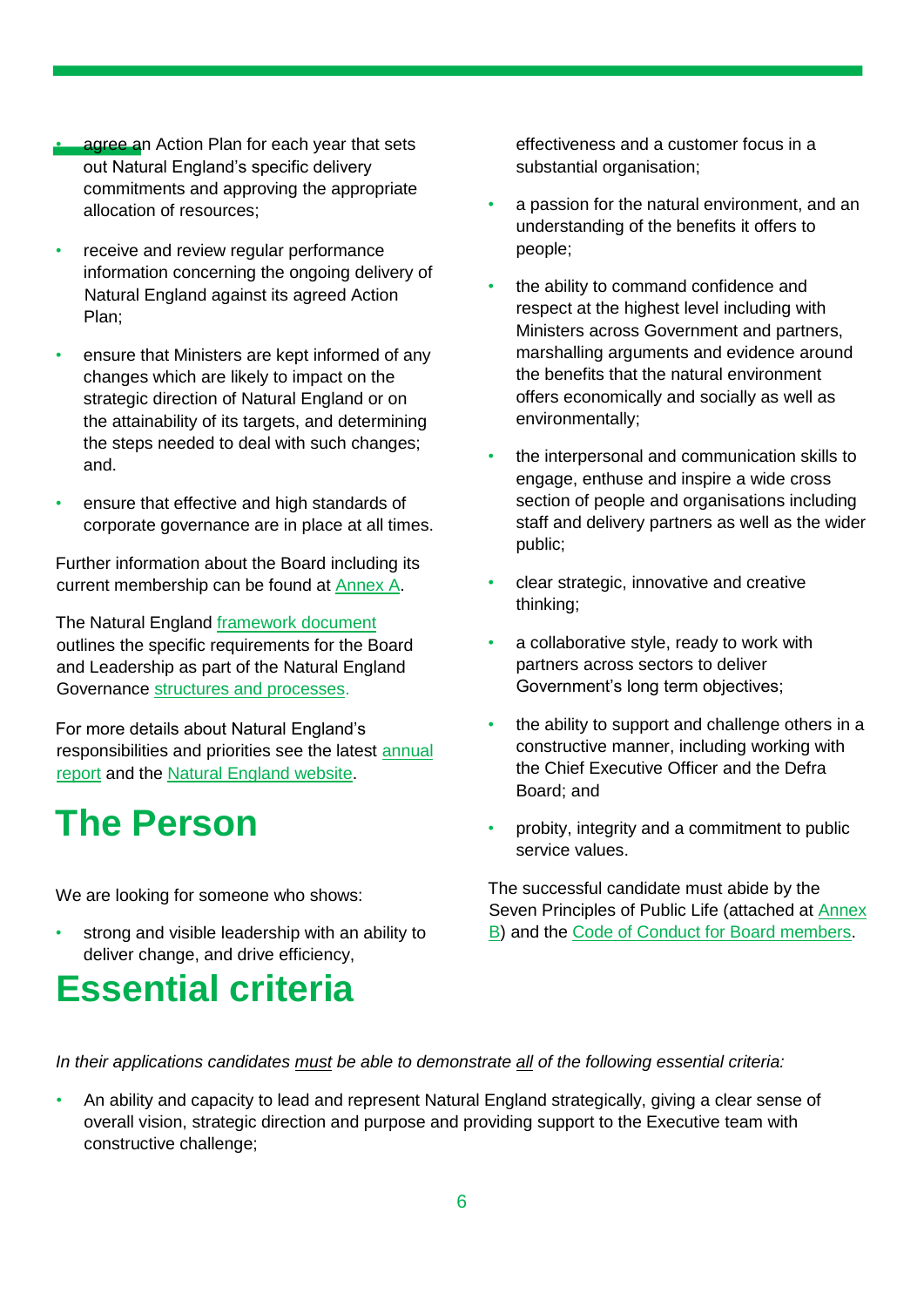- Significant business acumen and experience working with complex delivery organisations and driving change, including a proven track record at a senior level in the private, public or voluntary sector in a comparable organisation;
- An interest in and an existing understanding or a capacity to quickly develop an understanding of environmental issues, the work of Natural England and how it can improve the natural environment and contribute to a range of Government priorities;
- An ability to build an effective team culture, productive relationships, and create consensus around practical solutions both within the Board and in the way the wider organisation does business; and
- Experience and insight in delivering a top quality service to customers and of building resilient and collaborative networks with key partners.

# **About Natural England**

Natural England is the government's independent advisor on the natural environment. It provides practical advice and leadership, grounded in science, to help safeguard England's nature, landscapes and seas, for people to enjoy and for the services they provide.

Created by an Act of Parliament in 2006, Natural England is an Executive Non-Departmental Public Body, sponsored by Defra, employing around 2,300 people.

Its general purpose is: "To ensure that the natural environment is conserved, enhanced and managed for the benefit of present and future generations, thereby contributing to sustainable development". Our varied roles include:

- promoting nature conservation and protecting biodiversity (e.g. encouraging people to manage land in environmentally beneficial ways);
- securing facilities for the scientific study and enjoyment of the natural environment (e.g. designating and helping to care for more than 4,000 National Nature Reserves and Sites of Specific Scientific Interest, from the Lizard in Cornwall to Lindisfarne in Northumberland);
- promoting access to the countryside and open spaces and encouraging open-air recreation (e.g. creating the 2,700-mile England Coast Path

by 2020 – the longest continuous coastal footpath in the world); and

• contributing in other ways to social and economic well-being through management of the natural environment (e.g. advising planners and developers to secure sustainable development and benefits for wildlife and habitat, such as the expansion of Abberton Reservoir in Essex).

#### **Responsibilities**

Natural England has a broad set of statutory responsibilities as:

- the government's statutory advisor for the natural environment in England, informing the development of policy to enable Defra's strategic objective of creating a 'great place to live', creating conditions in which nature and our economy can thrive together;
- advisor and regulator. It works at a local level with decision-makers and communities, using evidence, technical expertise and local knowledge to help people enhance and enjoy their natural environments; and
- the delivery body for a range of key government programmes – including biodiversity improvement, the 'Blue Belt' of marine protection and the creation of the England Coast Path.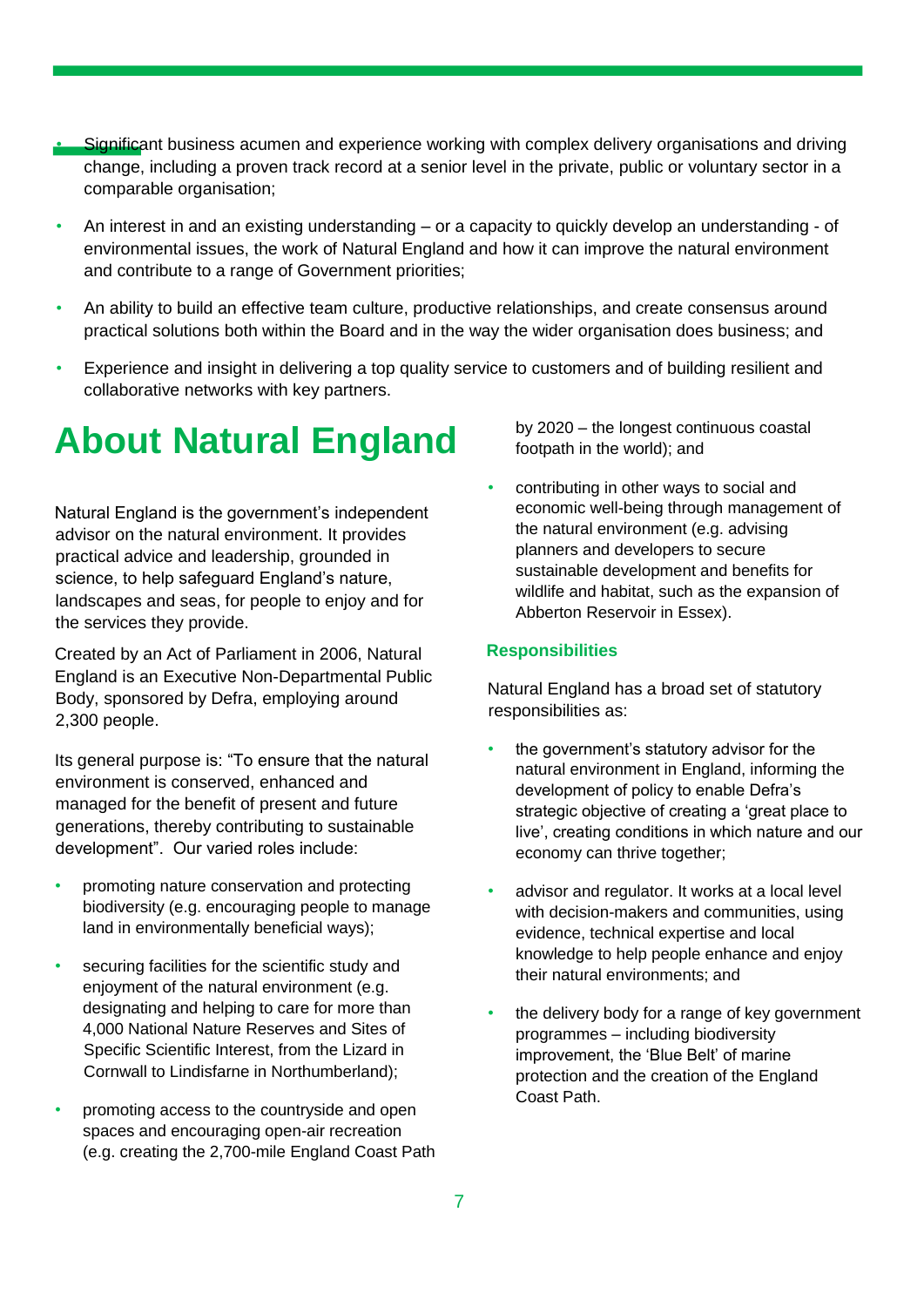### **Terms of appointment**

The Chair is expected to spend the equivalent of two days per week on Natural England business. This includes preparing for meetings and travelling time.

There is no set location for the role and it will be dependent on the successful candidate. The role can combine working from home or the office with attendance at meetings in Westminster and various other locations.

The new Chair will be expected to attend around nine meetings of the Natural England Board per year, as well as relevant committee meetings and visits. Board meetings are held across the country in local Natural England offices.

The Natural England Chair is also an *ex officio* Non-Executive member of the Defra Board and the Joint Nature Conservation Committee.

The remuneration is £546 per day (£141,960 pro rata) for a time commitment of 104 days per annum or 2 days per week. The appointment is non-pensionable. Reasonable travel expenses are paid.

The appointment will be for up to three years. Reappointments may be made subject to satisfactory performance assessment and will be at the discretion of the Secretary of State.

### **The recruitment process**

#### **Strategic Direction**

The Government's 25 Year Environment Plan sets the ambition to be the first generation to leave the environment in a better place. Natural England has a key role in fulfilling this goal, working with government, NGO's and local people to improve natural capital. Its [Conservation 21](https://www.gov.uk/government/publications/conservation-21-natural-englands-conservation-strategy-for-the-21st-century) strategy sets out how it can contribute to delivering the 25 Year Plan through three guiding principles:

- focussing on a larger scale to **create resilient landscapes and seas**, thinking about ecological networks, landscapes and ecosystems in an integrated way.
- putting **people at the heart of the natural environment –** helping people recognise the importance of the natural environment to their daily lives, forging local partnerships to help develop strategies that deliver local results.

• embracing the concept of **natural capital** as a way of understanding society gains from the natural environment, to secure long-term sustainable environmental investment.

The appointment is made in accordance with the [Ministerial Governance Code on Public](https://assets.publishing.service.gov.uk/government/uploads/system/uploads/attachment_data/file/578498/governance_code_on_public_appointments_16_12_2016.pdf) [Appointments](https://assets.publishing.service.gov.uk/government/uploads/system/uploads/attachment_data/file/578498/governance_code_on_public_appointments_16_12_2016.pdf) and is regulated by the Commissioner for Public Appointments.

The closing date for applications is noon on 24 September. We expect to have shortlisted by 4 October, with Panel interviews on 29 and 31 October.

It is essential that your statement of suitability gives full but concise information relevant to the appointment, clearly demonstrating how you meet each of the essential criteria.

The Advisory Assessment Panel will consist of Clare Moriarty (Permanent Secretary, Defra) as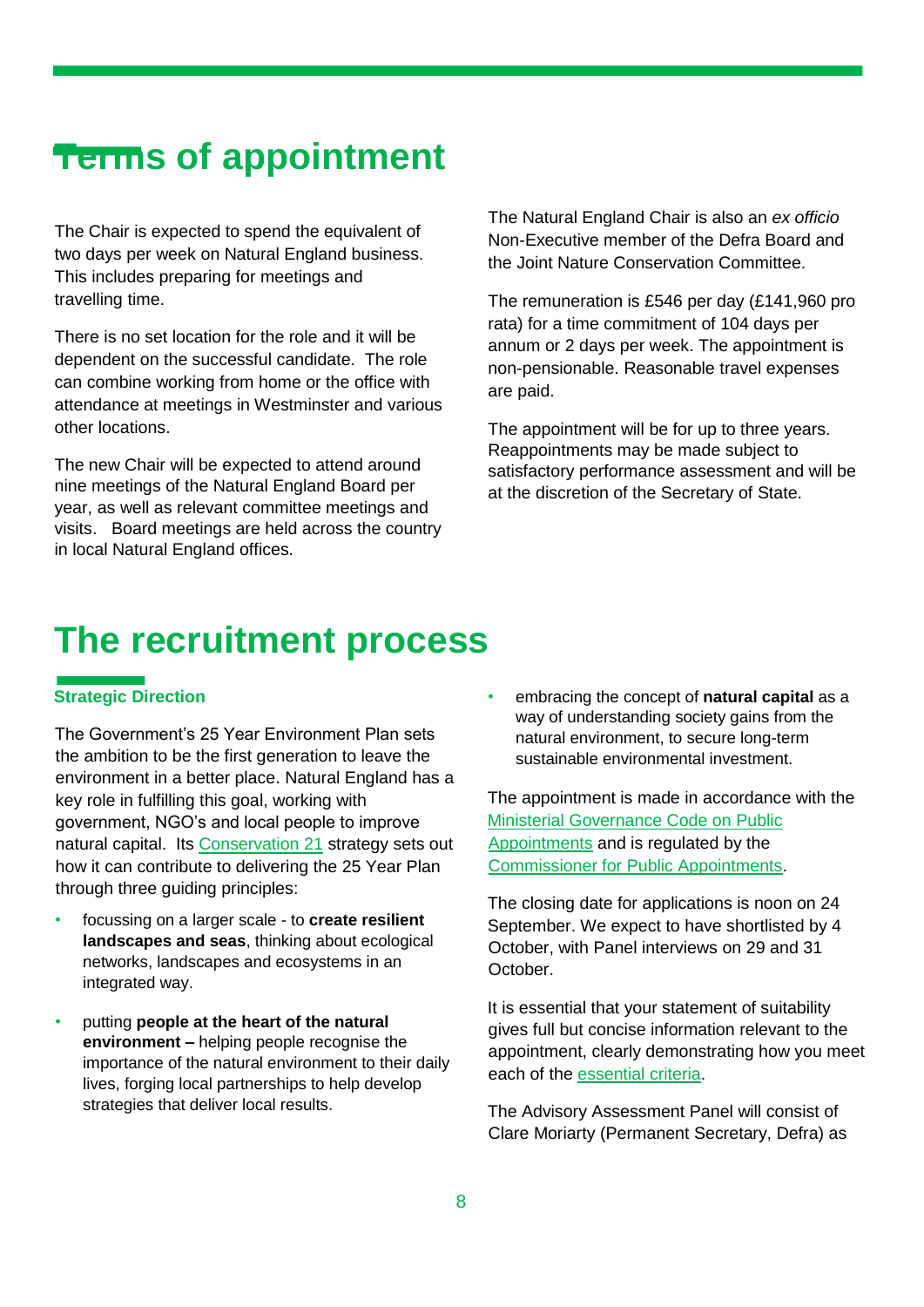chair, Elizabeth Buchanan (Non-Executive Director, Defra), Dame Fiona Reynolds (Master of Emmanuel College, Cambridge) and Lord Bew (Chair of the Committee on Standards in Public Life) as the Senior Independent Panel Member.

At the shortlist meeting the Panel will assess each application against the essential criteria and decide who to invite for final interview.

Interviews will be held at Defra's offices in Westminster and will last for approximately 45 minutes. Further details about the format will be provided to you in advance.

Candidates considered appointable by the Panel will be asked to have an individual meeting with the Secretary of State on 13 November. The decision on which of the candidates to appoint will be made by the Secretary of State. All interviewees will be advised in writing of the outcome of the interview.

## **The recruitment process continued**

This role is subject to a joint pre-appointment scrutiny hearing by the Environment, Food and Rural Affairs (Efra) and Environmental Audit (EAC) Select Committees. The Secretary of

State's preferred candidate will be invited to attend a hearing at Efra and EAC's request and it is expected that this will be in December 2018.

The preferred candidate will be supported by

Defra and Natural England in advance of this hearing. If you require more information on pre-

appointment scrutiny then Cabinet Office have issued [guidance.](https://assets.publishing.service.gov.uk/government/uploads/system/uploads/attachment_data/file/259686/Guidance_publication.pdf) 

#### Campaign timeline

| <b>Advert deadline</b>          | 24 September    |
|---------------------------------|-----------------|
| <b>Shortlist meeting</b>        | 4 October       |
| <b>Interviews</b>               | 29 & 31 October |
| Ministerial meeting 13 November |                 |
| Efra/EAC hearing                | December (TBC)  |

# **How to apply and submit your application**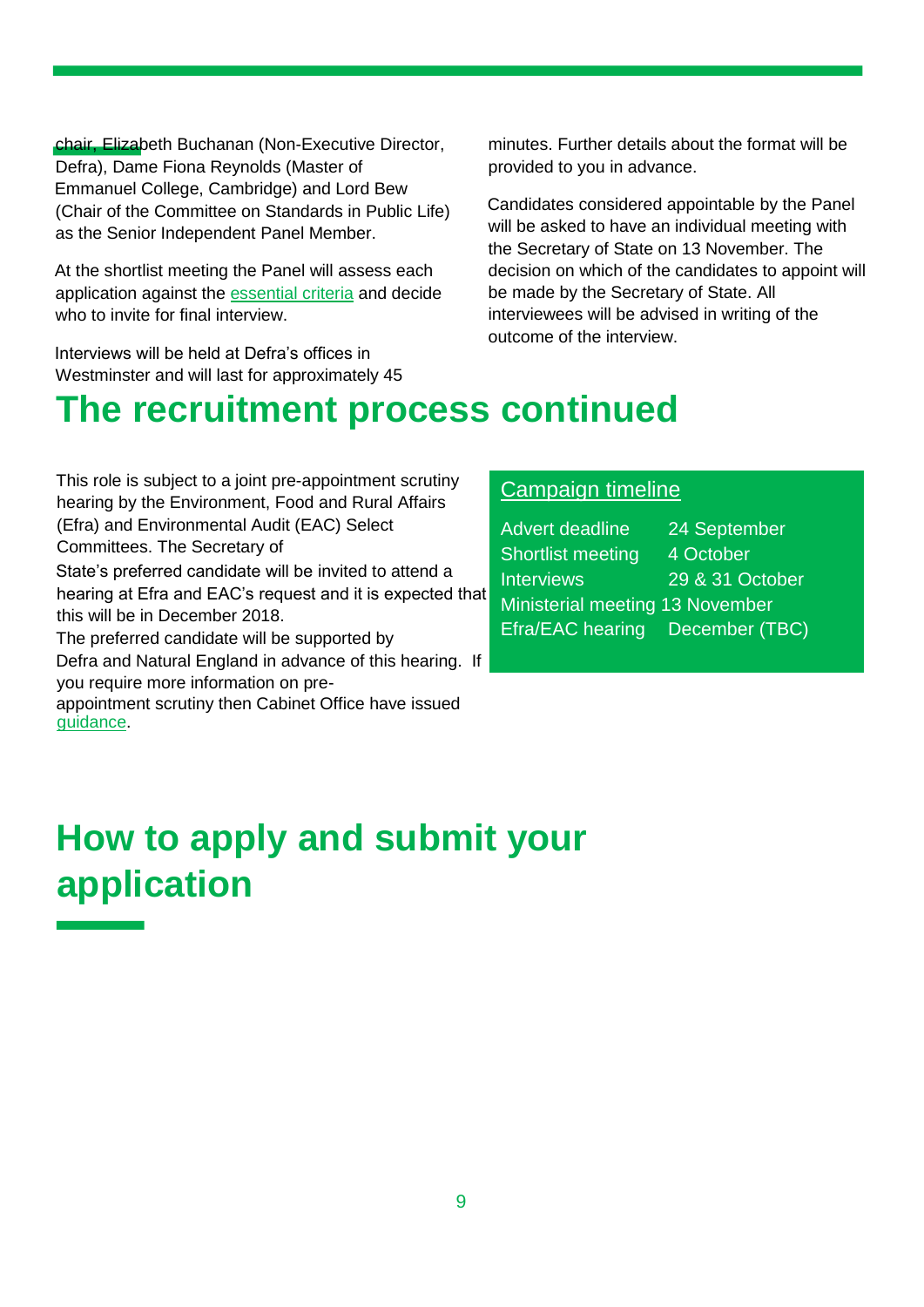To apply, please send the following to Publicappts@defra.gsi.gov.uk by the deadline of **12 noon** on **24 September** quoting reference **'APT08- 18'**:

- A CV of not more than two sides of A4;
- specific examples; • A supporting statement of not more than two sides of A4, setting out how you meet the essential criteria – make sure you refer to the contents of this document and provide
- Contact details of two referees;
- Completed diversity monitoring form;
- Completed conflicts of interest, conduct and political activity monitoring form (please note section on Conflicts of interest and due diligence below).

If you have any questions about the appointments process please contact Andrew Morris, Public Appointments Team on 020 802 66562 or publicappts@defra.gsi.gov.uk

For an informal discussion about the role please contact Mick Oliver, Natural England on 07768 291446 or Mick.J.Oliver@naturalengland.org.uk

Completed applications should be sent by email to Publicappts@defra.gsi.gov.uk by the deadline of **12 noon on 24 September 2018**. Please quote reference '**APT08-18**'

### **Conflicts of interest and due diligence**

If you have any interests that might be relevant to the work of Natural England, and which could lead to a real or perceived conflict of interest if you were to be appointed, please provide details in your application. If you have queries about this and would like to discuss further please contact the Public Appointments Team.

Given the nature of public appointments, it is important that those appointed as members of public bodies maintain the confidence of Parliament and the public. If there are any issues in your personal of professional history that could, if you were appointed, be misconstrued, cause embarrassment, or cause public confidence in the appointment to be jeopardised, it is important that you bring them to the attention of the Advisory

# **Ineligibility criteria**

Assessment Panel and provide details of the issue(s) in your application. In considering whether you wish to declare any issues, you should also reflect on any public statements you have made, including through social media.

As part of our due diligence checks we will consider anything in the public domain related to your conduct or professional capacity. This will include us undertaking searches of previous public statements and social media, blogs or any other publically available information. This information may be made available to the Advisory Assessment Panel and they may wish to explore issues with you should you be invited to interview. The information may also be shared with ministers and Cabinet Office.

You cannot be considered for a public appointment if: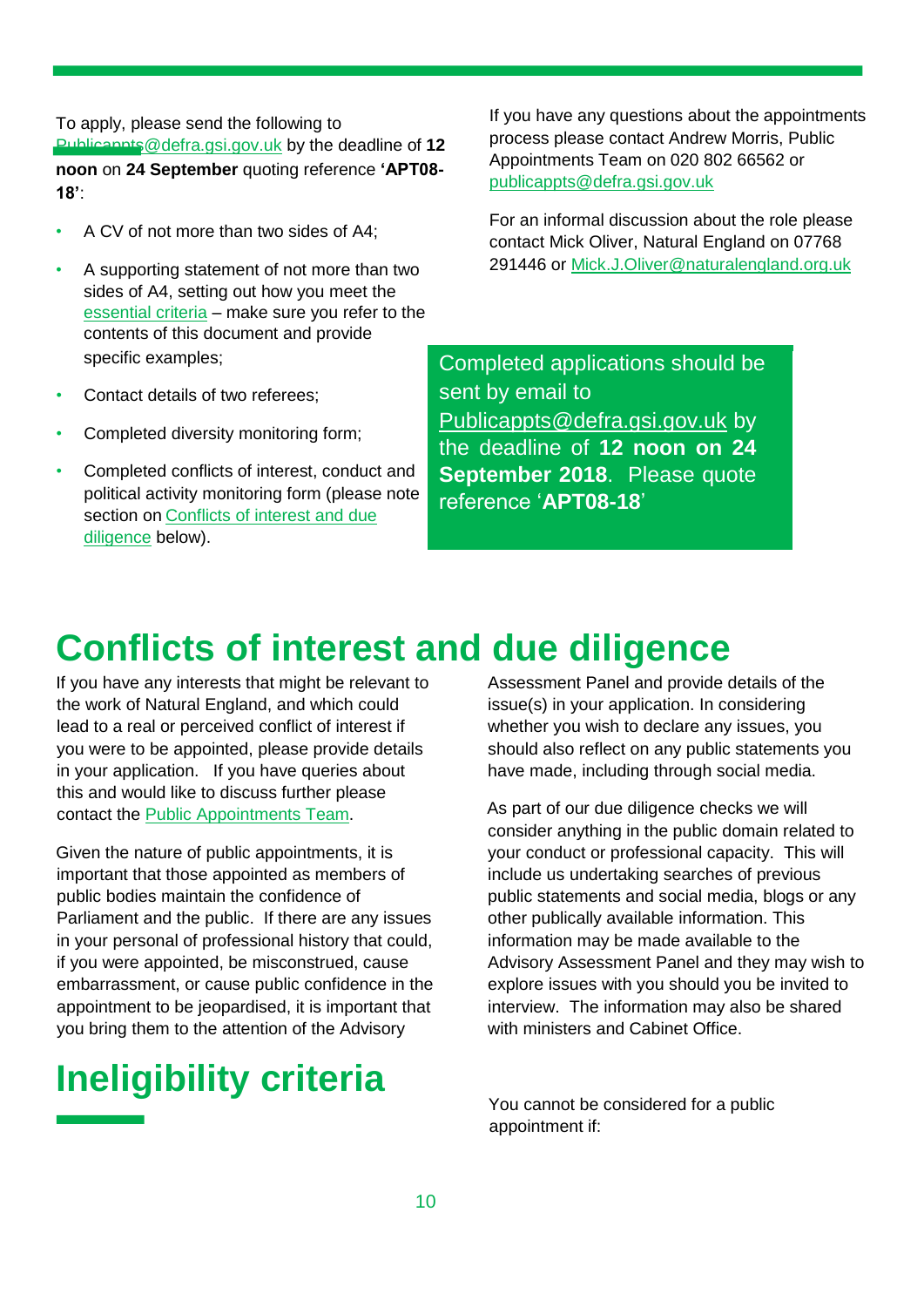- you become bankrupt or make an arrangement with creditors;
- your estate has been sequestrated in Scotland or you enter into a debt arrangement programme under Part 1 of the Debt Arrangement and Attachment (Scotland) Act 2002 (asp 17) as the debtor or have, under Scots law, granted a trust deed for creditors;
- you are disqualified from acting as a company director under the Company Directors Disqualification Act 1986;
- you have been convicted of a criminal offence, the conviction not being spent for the purposes of the Rehabilitation of Offenders Act 1974 (c. 53);
- you become subject to a debt relief order or a bankruptcy restrictions order;
- you fail to declare any conflict of interest.

[https://www.gov.uk/government/uploads/system/u](https://www.gov.uk/government/uploads/system/uploads/attachment_data/file/578498/governance_code_on_public_appointments_16_12_2016.pdf)  [ploads/attachment\\_data/file/578498/governance\\_](https://www.gov.uk/government/uploads/system/uploads/attachment_data/file/578498/governance_code_on_public_appointments_16_12_2016.pdf)  code\_on\_public\_appointments\_16\_12\_2016.pdf

### **Data protection**

Defra is committed to protecting the privacy and security of your personal information and does so in accordance with data protection law including the General Data Protection Regulation (GDPR). All the information you provide will be used to proceed with the public appointment listed in this information pack and in the case of diversity monitoring information may be anonymised and used solely for monitoring purposes.

For full details of the complaints process for public

# **The Commissioner for Public Appointments**

This appointment is regulated by the Commissioner for Public Appointments, to ensure that it is made on merit after fair and open competition. More information about the role of the Commissioner and the Governance Code on Public Appointments can be seen at:

[http://publicappointmentscommissioner.independ](http://publicappointmentscommissioner.independent.gov.uk/)  [ent.gov.uk/](http://publicappointmentscommissioner.independent.gov.uk/) 

appointments, please click on the following link which will take you to the Commissioner for Public Appointments website

[https://publicappointmentscommissioner.indepen](https://publicappointmentscommissioner.independent.gov.uk/regulating-appointments/complaints-and-investigations/)  [dent.gov.uk/regulating](https://publicappointmentscommissioner.independent.gov.uk/regulating-appointments/complaints-and-investigations/)[appointments/complaintsand-investigations/](https://publicappointmentscommissioner.independent.gov.uk/regulating-appointments/complaints-and-investigations/)

### **Annex A – Current membership of the Board**

Andrew Sells (Chair[\)](https://www.gov.uk/government/people/andrew-sells) [biography](https://www.gov.uk/government/people/andrew-sells)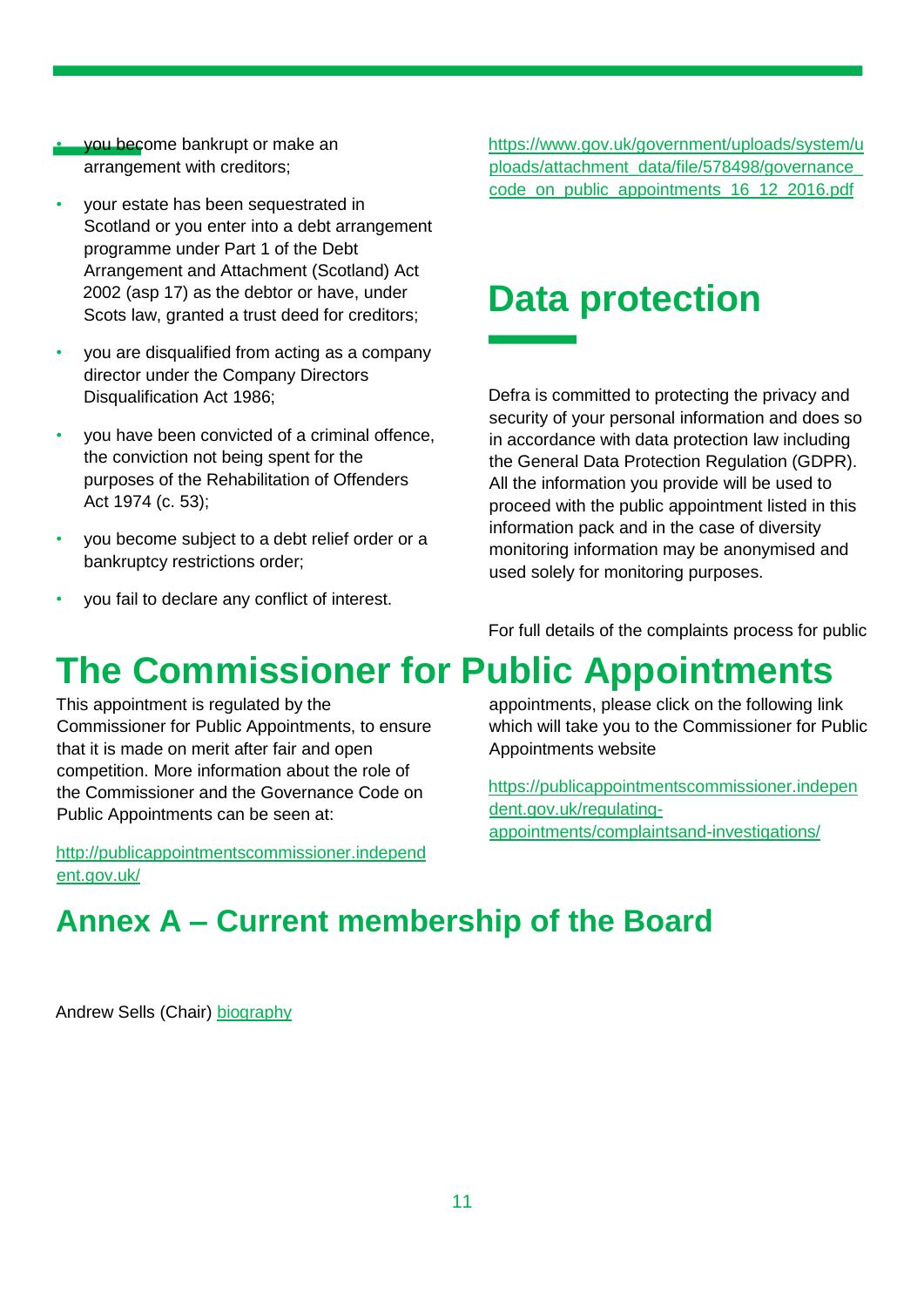James Cross (Chief Executive, *ex officio* board member) [biography](https://www.gov.uk/government/people/james-cross) 

Lord Blencathra (Deputy Chair[\)](https://www.gov.uk/government/people/lord-blencathra) [biography](https://www.gov.uk/government/people/lord-blencathra)

Dr Julia Aglionby [biography](https://www.gov.uk/government/people/julia-aglionby)

Dr Andy Clements [biography](https://www.gov.uk/government/people/andy-clements)

Teresa Dent CB[E](https://www.gov.uk/government/people/teresa-dent) [biography](https://www.gov.uk/government/people/teresa-dent)

Catherine Dugmore [biography](https://www.gov.uk/government/people/catherine-dugmore)

Professor Sue Hartley [biography](https://www.gov.uk/government/people/sue-hartley)

Dr Joe Horwoo[d\\*](https://www.gov.uk/government/people/joe-horwood) [biography](https://www.gov.uk/government/people/joe-horwood)

- D[r](https://www.gov.uk/government/people/simon-lyster) Simon Lyster [biography](https://www.gov.uk/government/people/simon-lyster)
- Henry Robinson [biography](https://www.gov.uk/government/people/henry-robinson)
- Marian Spain [biography](https://www.gov.uk/government/people/marian-spain)
- Professor Michael Winter OB[E](https://www.gov.uk/government/people/michael-winter) [biography](https://www.gov.uk/government/people/michael-winter)

\*Dr Joe Horwood's final term will end on 30 September 2018

### **Annex B – The Seven Principles of Public Life**

**Selflessness**